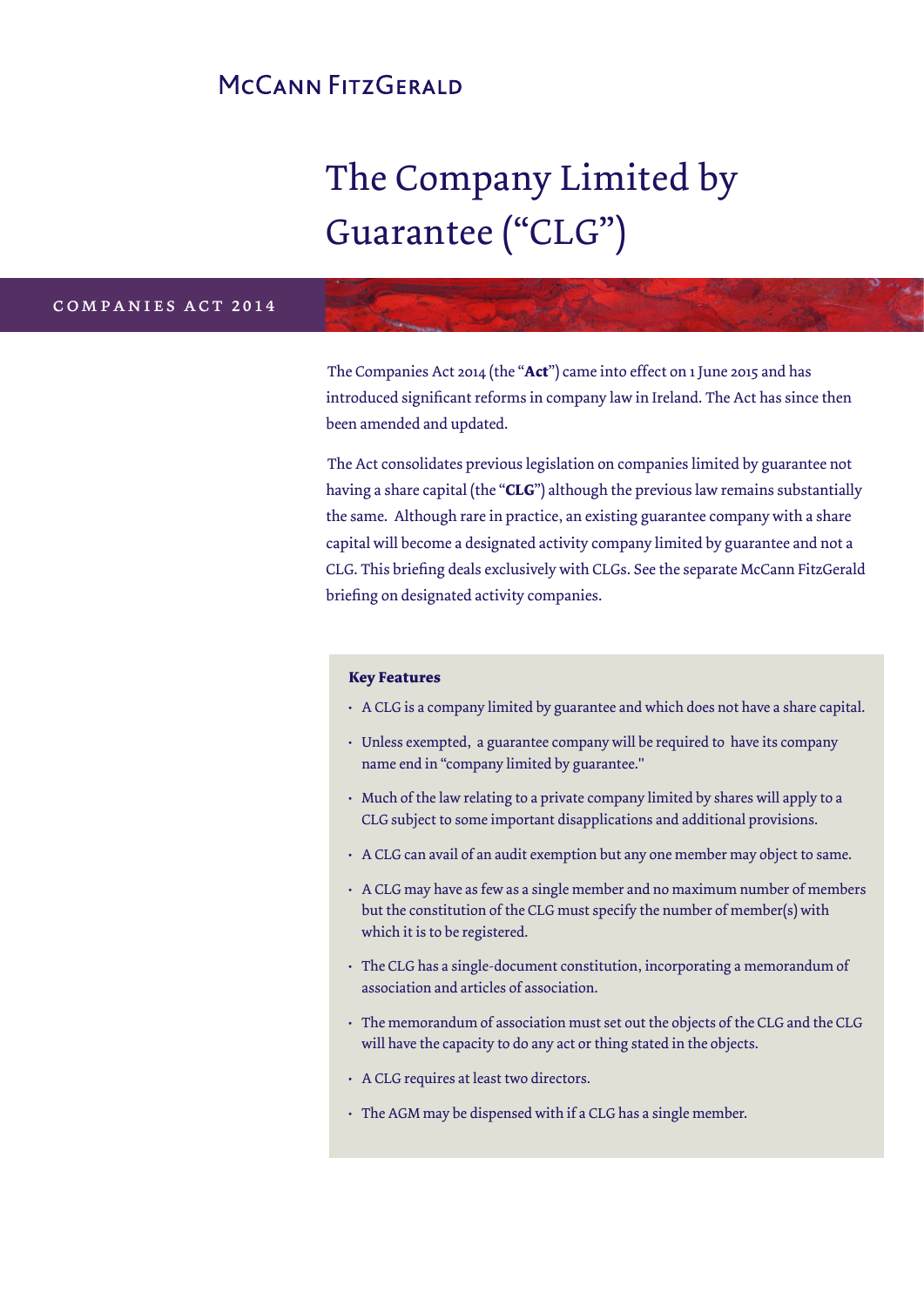# *Companies Act 2014 The Company Limited by Guarantee ("CLG")*

*(continued)*

#### **Introduction**

A company limited by guarantee is a company which does not have a share capital and the constitution of which provides that the liability of its members is limited to such amount as the members may, in the constitution, respectively undertake to contribute to the assets of the CLG in the event of it being wound up.

The users of these types of company include charities, sports and social clubs and management companies. Their key distinguishing feature is the absence of a share capital so that their members are not shareholders and do not have a distinct economic interest in their capital.

Membership of a CLG is a personal right, not transferable and usually each member has only one vote. A CLG may have certain debentures listed on an exchange.

A CLG which enjoys a charity exemption from the Revenue Commissioners (the "**Revenue**") will also need to comply with those requirements as well as the Charities Act 2009.

The law applicable to the private company limited by shares (the "**LTD**") will apply to a CLG save to the extent that provisions relating to an LTD are disapplied, modified or supplemented by Part 18 of the Act.

The Multi-Unit Developments Act 2011 may be relevant to certain CLGs and the 2011 Act has specific requirements which are not referenced in the Act.

#### **Constitution**

The constitution of a CLG must accord with the form set out in the Act and comprise of a memorandum of association and articles of association.

#### **Memorandum of Association**

The memorandum of association must state that the CLG is limited by guarantee and that the liability of the members of the CLG is limited to the amount specified in the memorandum as the amount which he or she undertakes to pay in the event that the CLG is wound up.

The memorandum must also set out the objects of the CLG and the CLG will have the capacity to do any act or thing stated in the objects (this extends to certain acts or things that appear to it to be advantageous or incidental to attaining the objects and which are not inconsistent with any enactment).

#### **Articles of Association**

The articles of association of a CLG may simply state that the provisions of the Act apply. Alternatively, a CLG may exclude or modify the application of optional provisions contained in the Act. In the event that the articles do not contain an express exclusion, the optional provisions contained will apply to the CLG. Subject to the requirements of the Act, the CLG can amend its articles of association by special resolution. Existing articles of association (using default rules in the Companies Act 1963) can continue to be used provided those provisions do not conflict with the mandatory provisions in the Act.

#### **The CLG's Name**

The name of a CLG must end with the words "company limited by guarantee", or "cuideachta faoi theorainn ráthaíochta". The words "company limited by guarantee" may be abbreviated to "c.l.g." or "clg", and the words "cuideachta faoi theorainn ráthaíochta" may be abbreviated to "c.t.r." or "ctr", in any usage after a company's registration.

A CLG may acquire an exemption from the requirement to include such a suffix at the end of its name if its objects are the promotion of, *inter alia*, religion, education or charity, it is not-forprofit and it completes the necessary application to the CRO. In practice, many companies seeking an exemption from the requirement to include the equivalent "limited" suffix required under the previous Companies Acts will also apply for charity status with the Revenue. Revenue require such applicants to contain certain provisions in their memorandum and articles of association.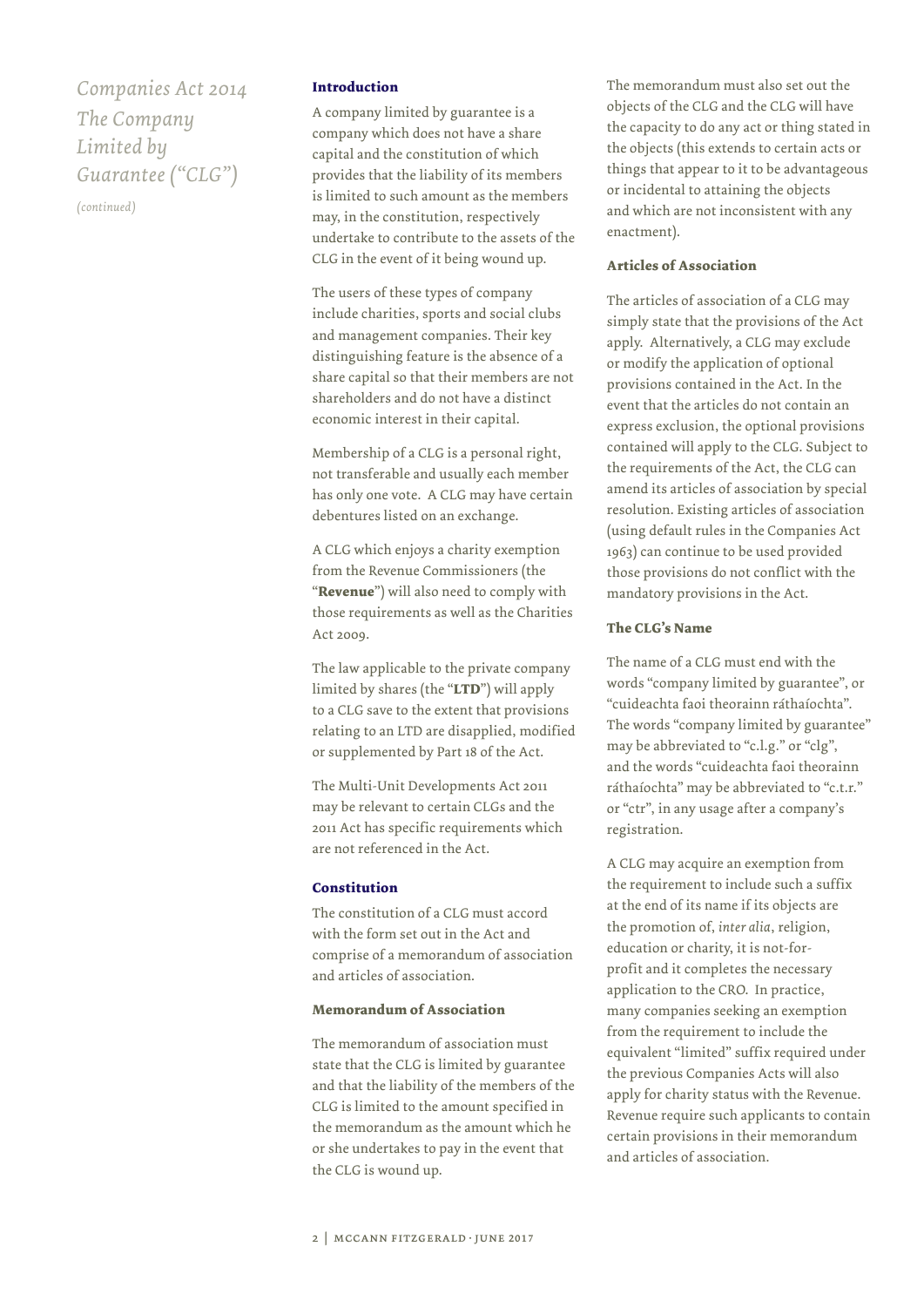*Companies Act 2014 The Company Limited by Guarantee ("CLG")*

*(continued)*

#### **Capacity**

The Act provides that the validity of an act done by a CLG will not be compromised by virtue of anything contained within its objects. The doctrine of constructive notice has also been removed so that a third party is not bound to enquire as to whether the CLG is acting within its objects. Consequently, persons dealing with a CLG will not be prejudiced in circumstances in which the CLG acts beyond the scope of its objects. A CLG may not be formed unless it carries on an activity in the State that is mentioned in its memorandum.

#### **Corporate Governance**

#### **Directors**

A CLG must have at least two directors (every director aged at least 18 years, one EEA-resident) and a person may not have more than twenty-five (25) directorships in CLGs or other types of Irish company (subject to certain group-related exceptions). One of these directors will be permitted to be the company secretary.

Unless its constitution provides otherwise, the remuneration (if any) of directors of a CLG must be determined in general meeting by its members. The Charities Act 2009 (and Revenue rules currently) restricts the ability of charities to pay directors.

#### **Proceedings of Directors**

Unless the constitution of a CLG provides otherwise a director of a CLG (i) may not hold any such position in conjunction with his or her office of director and (ii) must retire by rotation.

#### **Members**

Unless its constitution provides otherwise, a CLG can avail of powers in the Act to pass unanimous resolutions of members instead of holding physical meetings. A CLG with two or more members may not

dispense with the requirement to hold an Annual General Meeting.

A CLG cannot use the majority members written resolution and can remove the right of members to appoint proxies.

#### **Other**

Compliance statements may be required to be prepared by a CLG if certain financial thresholds are met (see McCann FitzGerald Briefing on Directors' Compliance Statements).

If a CLG has debentures traded on a market a corporate governance statement is required annually (to outline which corporate governance code applies, whether the CLG complies with the requirements of the code, what internal controls and risk policies are in place, *etc*).

The summary approval procedure can be used by a CLG (See McCann FitzGerald Briefing on Summary Approval Procedure).

For more detail on corporate governance topics applicable to a CLG please read the McCann FitzGerald Briefings on Members' Meetings and Directors' Meeting.

### **Auditing, Financial Statements and Accountability Audit Exemption**

A CLG will now benefit from an audit exemption vis-à-vis its financial accounts (subject to certain modifications<sup>1</sup>). This reverses the previous position whereby guarantee companies did not qualify for this exemption. Any one member of a CLG may object and require an audit to be performed pursuant to the Act.

#### **Filing of Financial Statements**

A CLG which is formed for charitable purposes may be exempted from filing financial statements in the companies registrations office (the "**CRO**") although an auditor's report will be required (save

1 A CLG acting as a credit institution or insurance undertaking may not benefit from the audit exemption.